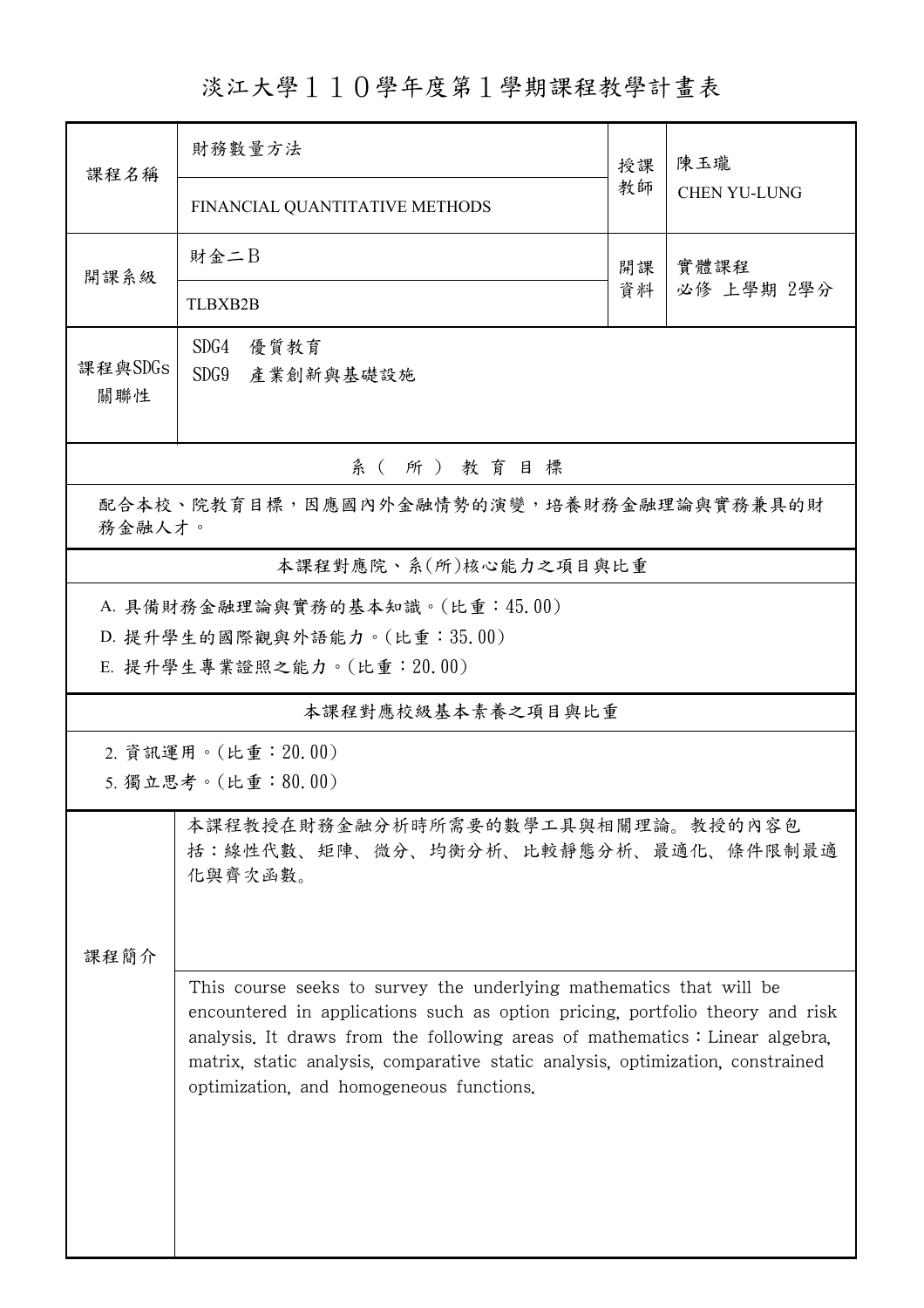## 本課程教學目標與認知、情意、技能目標之對應

將課程教學目標分別對應「認知(Cognitive)」、「情意(Affective)」與「技能(Psychomotor)」 的各目標類型。

一、認知(Cognitive):著重在該科目的事實、概念、程序、後設認知等各類知識之學習。

二、情意(Affective):著重在該科目的興趣、倫理、態度、信念、價值觀等之學習。

三、技能(Psychomotor):著重在該科目的肢體動作或技術操作之學習。

| 序<br>號         | 教學目標(中文)                          |                                                   |            | 教學目標(英文)                                                                                                                                                                                             |                      |  |  |  |
|----------------|-----------------------------------|---------------------------------------------------|------------|------------------------------------------------------------------------------------------------------------------------------------------------------------------------------------------------------|----------------------|--|--|--|
|                | 熟悉矩陣的運算及其應用,解聯立<br>方程式。           |                                                   |            | Familiar with matrices and be able to solve systems<br>of linear equations of mastics.                                                                                                               |                      |  |  |  |
| $\overline{2}$ | 理解財經分析時所使用的數理方<br>法、同時亦能應用於實際的分析。 |                                                   |            | Understand the most important mathematical<br>techniques used in financial analysis through the use<br>of applications, and to enable students to use these<br>skills confidently and independently. |                      |  |  |  |
| 3 <sup>1</sup> | 培養學生理解財金理論學科的能力<br>及分析經濟變數關係的方法。  |                                                   |            | Have knowledge to understand the economic<br>literature and use of mathematical techniques to<br>identify and analyze the relationships between<br>various economic variables.                       |                      |  |  |  |
|                |                                   |                                                   |            | 教學目標之目標類型、核心能力、基本素養教學方法與評量方式                                                                                                                                                                         |                      |  |  |  |
| 序號             | 目標類型                              | 院、系 $(\kappa)$<br>核心能力                            | 校級<br>基本素養 | 教學方法                                                                                                                                                                                                 | 評量方式                 |  |  |  |
| $\mathbf{1}$   | 認知                                | <b>ADE</b>                                        | 25         | 講述、討論                                                                                                                                                                                                | 測驗、作業、討論(含<br>課堂、線上) |  |  |  |
| 2              | 認知                                | <b>ADE</b>                                        | 25         | 講述、討論                                                                                                                                                                                                | 測驗、作業、討論(含<br>課堂、線上) |  |  |  |
| 3              | 認知                                | <b>ADE</b>                                        | 25         | 講述、討論                                                                                                                                                                                                | 測驗、作業、討論(含<br>課堂、線上) |  |  |  |
|                | 授課進度表                             |                                                   |            |                                                                                                                                                                                                      |                      |  |  |  |
| 週次             | 日期起訖                              | 內 容 (Subject/Topics)                              |            |                                                                                                                                                                                                      | 備註                   |  |  |  |
|                | $110/09/22$ ~<br>110/09/28        | Introduction                                      |            |                                                                                                                                                                                                      |                      |  |  |  |
| 2              | $110/09/29$ ~<br>110/10/05        | Static(or Equilibrium) Analysis                   |            |                                                                                                                                                                                                      |                      |  |  |  |
| 3              | $110/10/06$ ~<br>110/10/12        | 雙十放假                                              |            |                                                                                                                                                                                                      |                      |  |  |  |
| 4              | $110/10/13$ ~<br>110/10/19        | Linear Models and Matrix Algebra                  |            |                                                                                                                                                                                                      |                      |  |  |  |
| 5              | $110/10/20$ ~<br>110/10/26        | Linear Models and Matrix Algebra                  |            |                                                                                                                                                                                                      |                      |  |  |  |
| 6              | $110/10/27$ ~<br>110/11/02        | Linear Models and Matrix Algebra                  |            |                                                                                                                                                                                                      |                      |  |  |  |
| 7              | $110/11/03$ ~<br>110/11/09        | Comparative statics and the Concept of Derivative |            |                                                                                                                                                                                                      |                      |  |  |  |
| 8              | $110/11/10$ ~<br>110/11/16        | Comparative statics and the Concept of Derivative |            |                                                                                                                                                                                                      |                      |  |  |  |
|                |                                   |                                                   |            |                                                                                                                                                                                                      |                      |  |  |  |